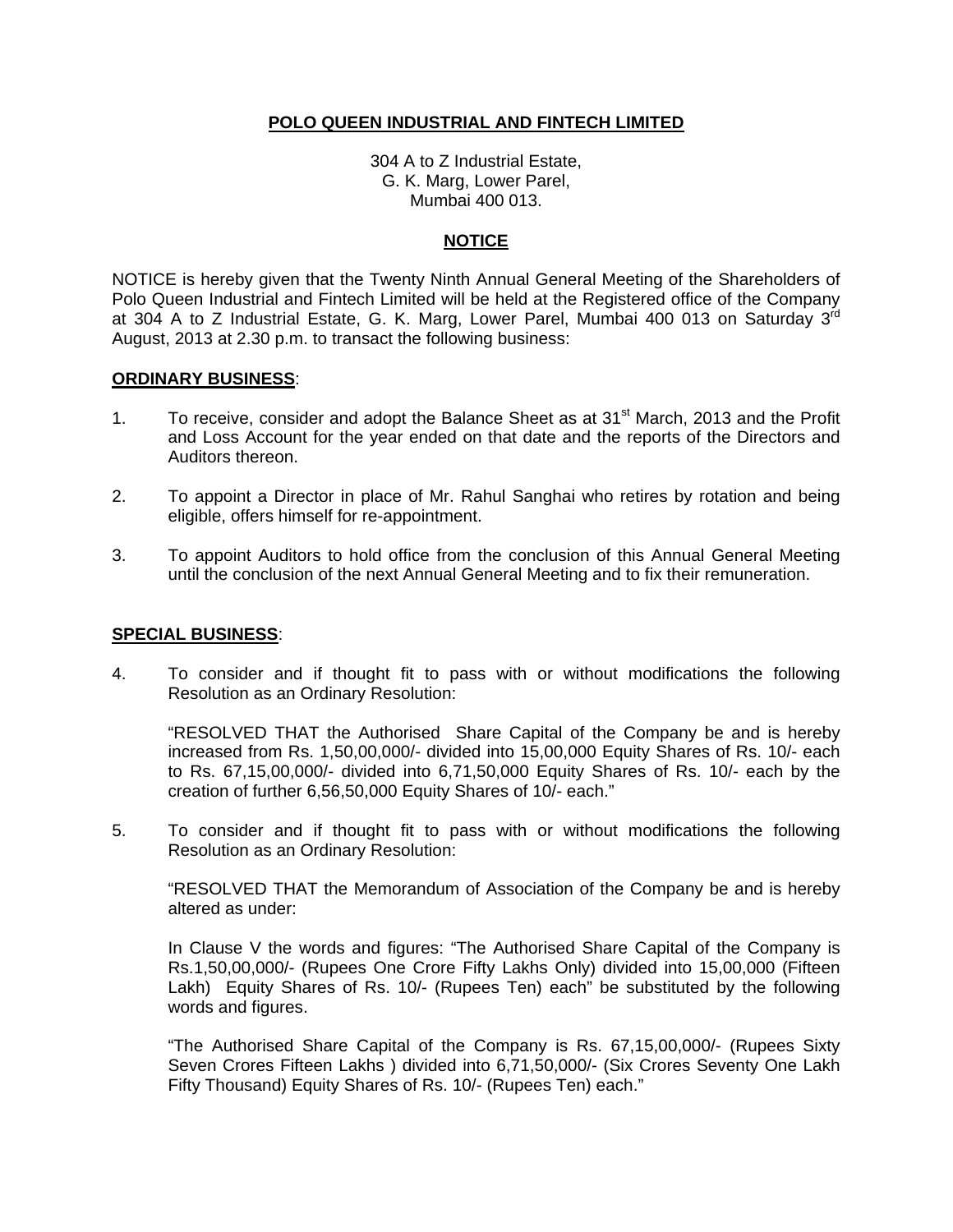6. To consider and if thought fit to pass with or without modifications the following Resolution as a Special Resolution:

"RESOLVED THAT the present Article 4 be altered by substituting the following Article in the Company's Articles of Association.

"4 The Authorised Share Capital of the Company is Rs. 67,15,00,000/- (Rupees Sixty Seven Crores Fifteen Lakhs ) divided into 6,71,50,000/- (Six Crores Seventy One Lakh Fifty Thousand) Equity Shares of Rs. 10/- (Rupees Ten) each."

By order of the Board of Directors

Sd/-

#### **(NANDLAL SANGHAI)**  CHAIRMAN

Place : Mumbai

Date :  $7<sup>th</sup>$  June, 2013

#### **NOTES**:

- 1. **A MEMBER ENTITLED TO ATTEND AND VOTE AT THE MEETING IS ENTITLED TO APPOINT A PROXY TO ATTEND AND VOTE INSTEAD OF HIMSELF AND A PROXY NEED NOT BE A MEMBER OF THE COMPANY.**
- 2. An Explanatory Statement as required under Section 173 of the Companies Act, 1956 is annexed hereto.

3. The Register of Members and Share Transfer Books of the Company will remain closed from  $30<sup>th</sup>$  July, 2013 to  $3<sup>rd</sup>$  August, 2013 (both days inclusive) for the purpose of the Annual General Meeting.

4. Members are requested to bring their copies of Annual Report and Accounts to the Meeting.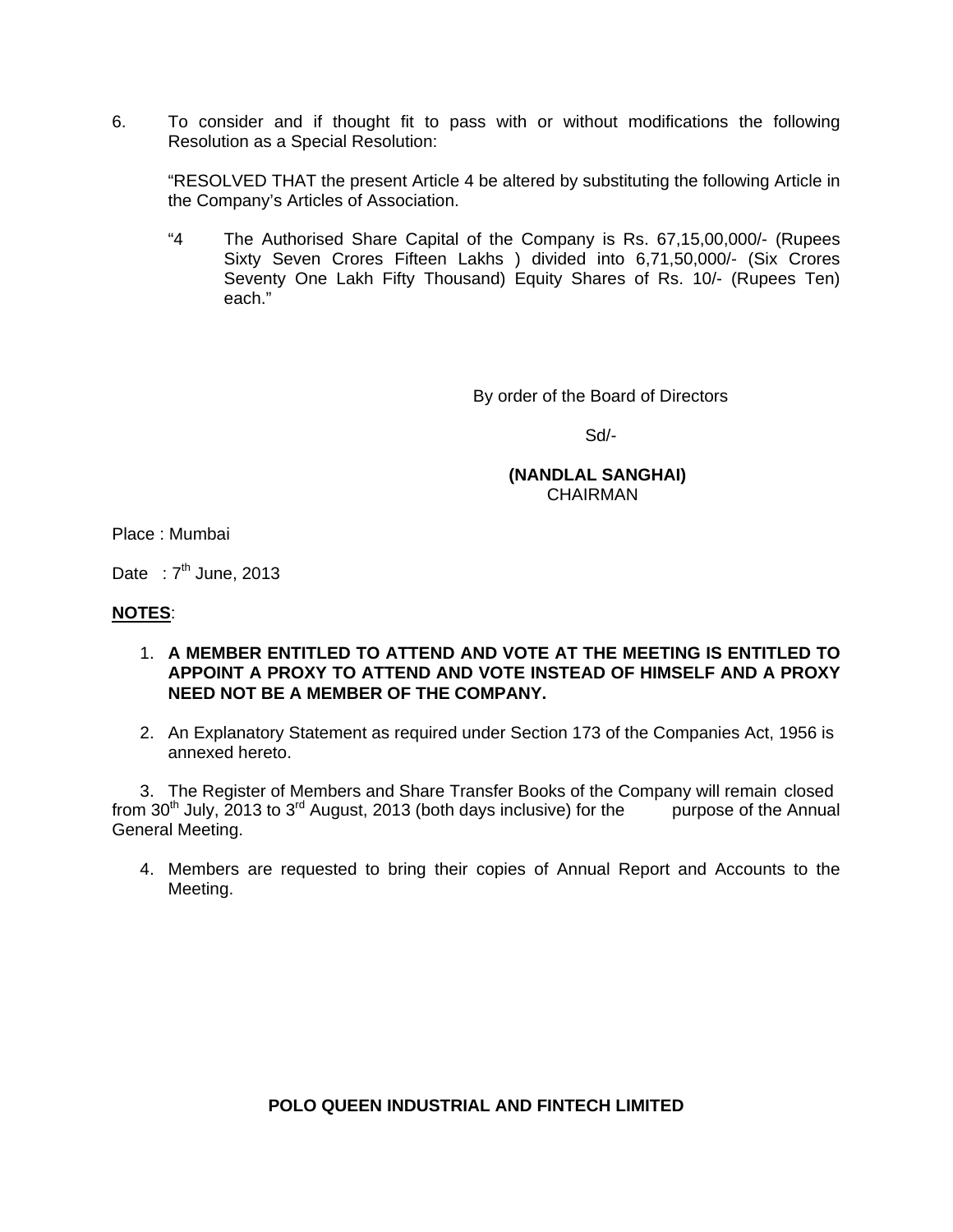## **EXPLANATORY STATEMENT PURSUANT TO SECTION 173 OF THE COMPANIES ACT, 1956.**

# **Item No. 4, 5 & 6**

The Hon'ble High Court, Mumbai sanctioned the Scheme of Amalgamation of erstwhile Polo Queen Infotech & Textile Limited with the Company with effect from  $1<sup>st</sup>$  April, 2012 (appointed date). The Court order alongwith the sanctioned Scheme have been filed with the Registrar of Companies, Maharashtra (ROC) on 17<sup>th</sup> May, 2013. The Scheme hence became effective on 17<sup>th</sup> May, 2013.

Consequent upon the said amalgamation the shareholders of the Polo Queen Infotech & Textile Limited are required to be allotted 270 Equity Shares of the face value of Rs. 10/- each, fully paid up in the Company for every share of face value Rs. 10/- each held by the shareholders of Polo Queen Infotech & Textile Limited therein, as per the exchange ratio provided in the sanctioned Scheme. Accordingly, it is required to issue and allot 6,61,50,000 Equity Shares of Rs. 10/- each in the Company aggregating to Capital of Rs. 66.15 Crores to the Shareholders of Polo Queen Infotech & Textile Limited.

The Authorised Share Capital of the Company is Rs. 1,50,00,000 comprising Rs. 1,00,00,000 on incorporation and Rs. 50,00,000 Authorised Capital of Polo Queen Infotech & Textile Limited clubbed, pursuant to the amalgamation. The Company needs to therefore enhance it's Authorised Share Capital to Rs. 67,15,00,000 Crores by the creation of 6,56,50,000 Equity Shares of Rs. 10/- each, which will rank pari passu with existing equity shares of the Company to enable issue of shares to the Transferor Company as aforesaid.

The amendment to Clause V of the Memorandum of Association and Article 4 of the Articles of Association are consequential to the increase of the Authorised Capital under Item No. 4

A copy of the Memorandum & Articles of Association will be open for inspection during the working hours at the registered office of the Company.

None of the Directors are interested in the above resolutions except to the extent of their common shareholding in both Companies.

By Order of the Board of Directors

 Sd/- **(NANDLAL SANGHAI) CHAIRMAN** 

Place : Mumbai

Date :  $7<sup>th</sup>$  June, 2013

## **POLO QUEEN INDUSTRIAL AND FINTECH LIMITED**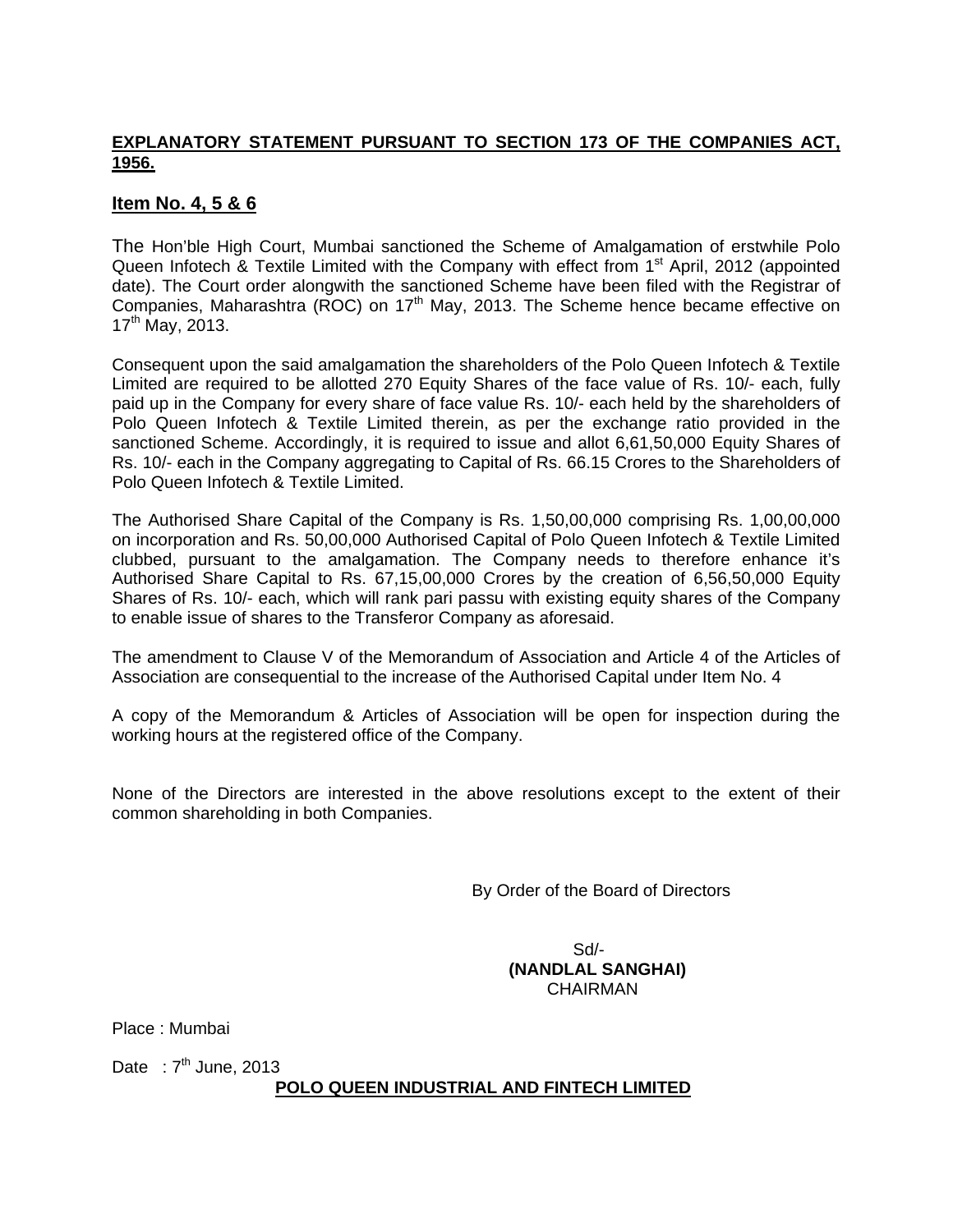#### **DIRECTOR'S REPORT**

#### Dear Members,

We have pleasure in presenting the Twenty Ninth Annual Report together with the audited statement of Accounts of the Company for the year ended 31<sup>st</sup> March, 2013.

#### **FINANCIAL RESULTS**:

| Profit before Interest and<br>Depreciation            |                         | 31 <sup>st</sup> March, 2013<br>1,54,12,752 |                         | 31 <sup>st</sup> March, 2012<br>1,80,81,959 |
|-------------------------------------------------------|-------------------------|---------------------------------------------|-------------------------|---------------------------------------------|
| Less: Interest<br>Depreciation                        | 1,13,36,919<br>3,31,515 |                                             | 1,32,71,636<br>4,02,699 |                                             |
|                                                       | ---------------         | 1,16,68,434                                 | ----------------        | 1,36,74,335                                 |
| Profit before Tax<br>Less: Provision for              |                         | 37,44,318                                   |                         | 44,07,624                                   |
| <b>Taxation</b>                                       |                         | 11,40,000                                   |                         | 13,60,000                                   |
| Profit After tax                                      |                         | 26,04,318                                   |                         | 30,47,624                                   |
| Add/(Less): Short provision<br>of Income Tax for      |                         |                                             |                         |                                             |
| earlier years                                         |                         | 21,408                                      |                         | (20, 931)                                   |
| Profit available for<br>Appropriation                 |                         | 25,82,910                                   |                         | 30,68,555                                   |
| Add: Balance brought<br>Forward from<br>Previous year |                         | 16,59,472                                   |                         | 10,90,917                                   |
| Add: Transferred                                      |                         |                                             |                         |                                             |
| under<br>Scheme of<br>Amalgamation                    |                         | 2,65,349                                    |                         |                                             |
| Less: Transferred to<br><b>General Reserve</b>        |                         | 2,58,000                                    |                         | 25,00,000                                   |
| <b>Balance Carried to Balance</b><br><b>Sheet</b>     |                         | 42,49,731<br>$=$ =======                    |                         | 16,59,472<br>========                       |
|                                                       |                         |                                             |                         |                                             |

The audited figures given above for the year under review are not comparable with the previous year's figures, as the accounts for the year under review have been prepared after giving effect to the Scheme of Amalgamation of Polo Queen Infotech & Textile Limited with the Company. The previous year's figures are before giving effect to the Scheme of Amalgamation. **AMALGAMATION OF POLO QUEEN INFOTECH & TEXTILE LIMITED WITH THE COMPANY**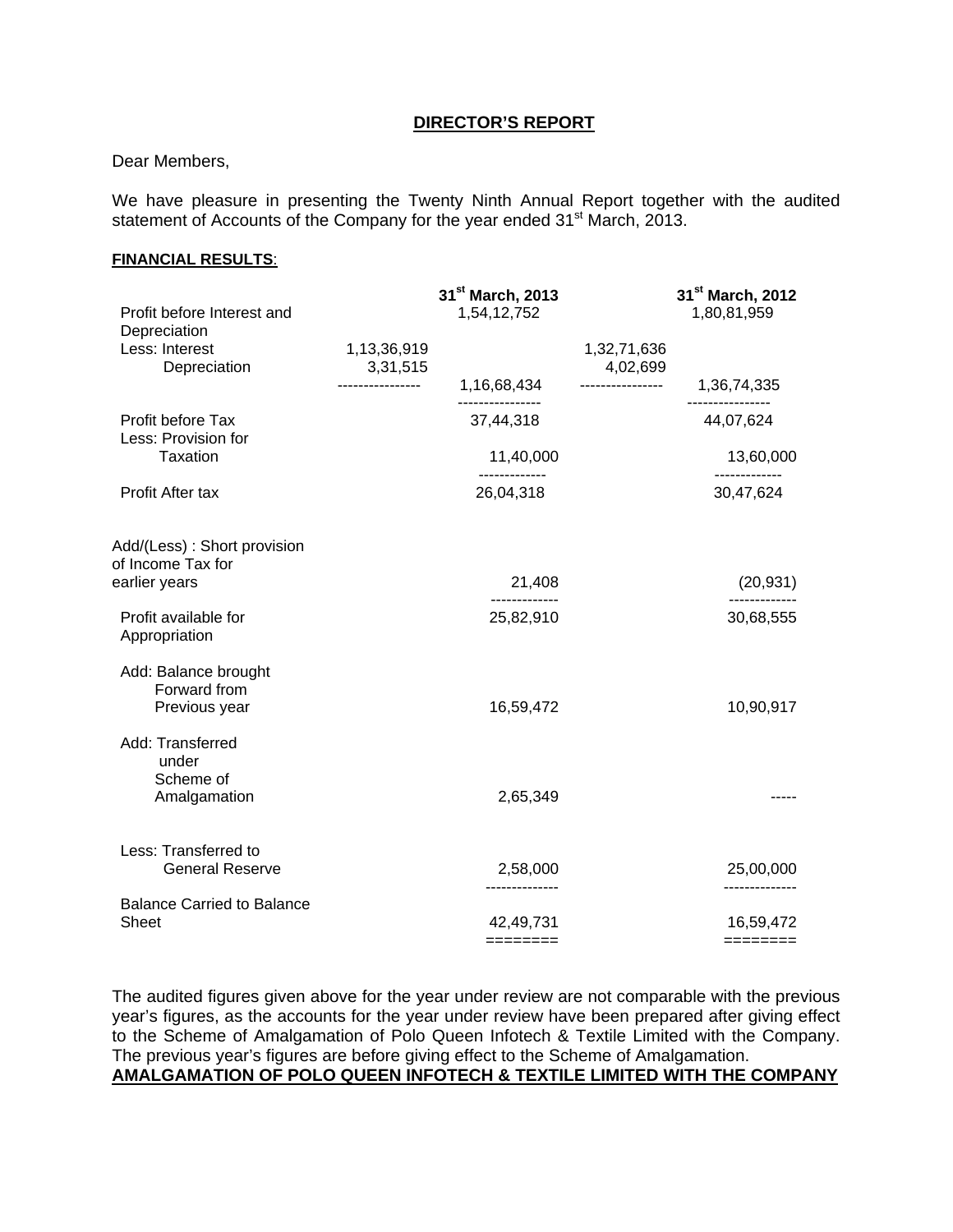The Scheme of Amalgamation of erstwhile Polo Queen Infotech & Textile Limited with the Company with effect from 1<sup>st</sup> April, 2012 (appointed date), was sanctioned by Hon'ble High Court, Mumbai on 18<sup>th</sup> April, 2013 and the Court order alongwith the sanctioned Scheme were filed with the Registrar of Companies, Maharashtra (ROC) by the Company on  $17<sup>th</sup>$  May, 2013. The Scheme hence became effective on  $17<sup>th</sup>$  May, 2013.

The amalgamation has enabled creation of an integrated corporate structure taking advantage of the synergistic linkages that exist between the two Companies. It will bestow the benefits of greater integration and better financial strength and flexibility and will also result in maximizing overall shareholder value. It will improve the leadership position of the combined entity, result in greater efficiency in cash management and provide unfettered access to cash flow generated by the combined business which can be deployed more efficiently to fund organic and inorganic growth opportunities. It will result in uniform management philosophy and utilization of common pool of talent which will enhance the competitive strength of the Company.

Pursuant to the Scheme of Amalgamation sanctioned by the Hon'ble High Court of Mumbai the Authorised Share Capital of the transferor Company (Rs.50.00 Lakhs) stood merged/clubbed with the Authorised Share Capital of your Company (Rs. 1.00 Crore). Therefore, The Authorised Capital of your Company now stands at Rs. 1.50 Crores. In order to enable issue of 6,56,50,000 shares in your Company to the shareholders of the Transferor company, the Company proposes to increase it's Authorised Capital to Rs. 67.15 Crores and to make consequential amendments in the Memorandum of Association and Articles of Association as set out in the resolutions recommended for your approval.

Upon passing of these resolutions and the consequential issue of shares to the erstwhile shareholders of Polo Queen Infotech and Textile Limited, the paid up capital of your Company will have the following structure:

| Promoters | 62% |
|-----------|-----|
| )thers    | 38% |

This will trigger Clause 40/40A of the Listing Agreement which mandates that public shareholding should not be less than 25%. The Company has been granted a time period to comply with this requirement. The Directors shall take the necessary steps within the prescribed period.

### **OPERATIONS**:

During the year under review the Company has recorded receipts of Rs. 4142.95 Lacs as compared to Rs. 3750.18 Lacs in the previous year and net profit after tax of Rs. 25.83 Lacs as compared to profit of Rs. 30.68 Lacs In the previous year. During the year under review the expenses have increased as a result the margins have been under pressure. Your Directors are taking steps to improve the profitability of the Company. The multidivisional working of the Company is progressing smoothly and the activities in the various divisions is as per the details given below:

#### **DOAN RAJKAMAL**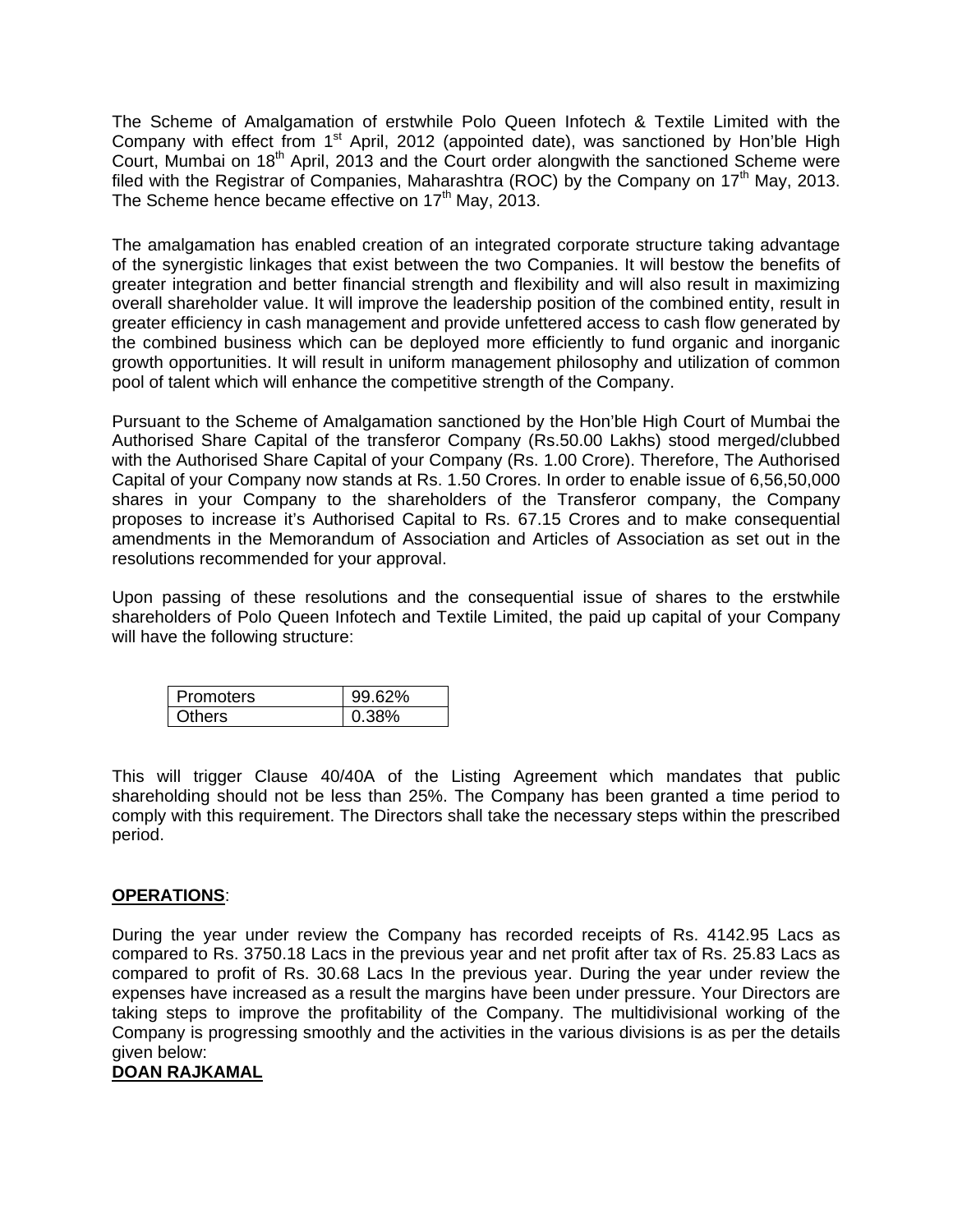The Company has already commenced production and marketing of FMCG and other products and they have been well accepted in the market. The Company is looking to expand its operations in the coming year.

#### **POLO QUEEN SOLUTIONS**

The Amalgamation of the company with Polo Queen Infotech and Textile Ltd., an associate Company has been approved by the Hon. High Court, Bombay and as per the scheme of amalgamation steps will be taken to carry out the development of an I.T. Park.

### **POLO QUEEN MINCHEMS**

Under this division the Company is carrying out Manufacturing and Trading activities in chemicals and minerals and is hopeful of expanding it's business in the coming year.

#### **POLO QUEEN PHARMA**

The Company has completed acquisition of land in Mahad for this division and is in the process of finalising the plans to develop the Pharma unit.

### **FIXED DEPOSITS**:

The Company is holding an NBFC Licence but during the year under review the company has not accepted any fixed deposit from the public.

#### **DIRECTORATE**:

As per the Articles of Association of the Company Mr. Rahul Kumar Sanghai retires by rotation, but being eligible, offers himself for re-appointment.

#### **CONSERVATION OF ENERGY**:

Information pursuant to Section 217 (1) (e) of the Companies Act, 1956 read with the Companies (Disclosure of particulars in the Report of Board of Directors) Rules, 1988 is not applicable.

#### **PARTICULARS OF EMPLOYEES**:

During the year under review none of the employees of the Company were in receipt of remuneration in excess of the limits prescribed under Section 217 (2A) of the Companies Act, 1956, read with the Companies (Particulars of Employees) Rules, 1975.

#### **DIRECTORS' RESPONSIBILITY STATEMENT** :

Pursuant to Section 217 (2AA) of the Companies (Amendment) Act, 2000 the Directors confirm that:

- i) In the preparation of the annual accounts, the applicable accounting standards have been followed;
- ii) Appropriate accounting policies have been selected and applied consistently, and have made judgment and estimates that are reasonable and prudent have been made so as